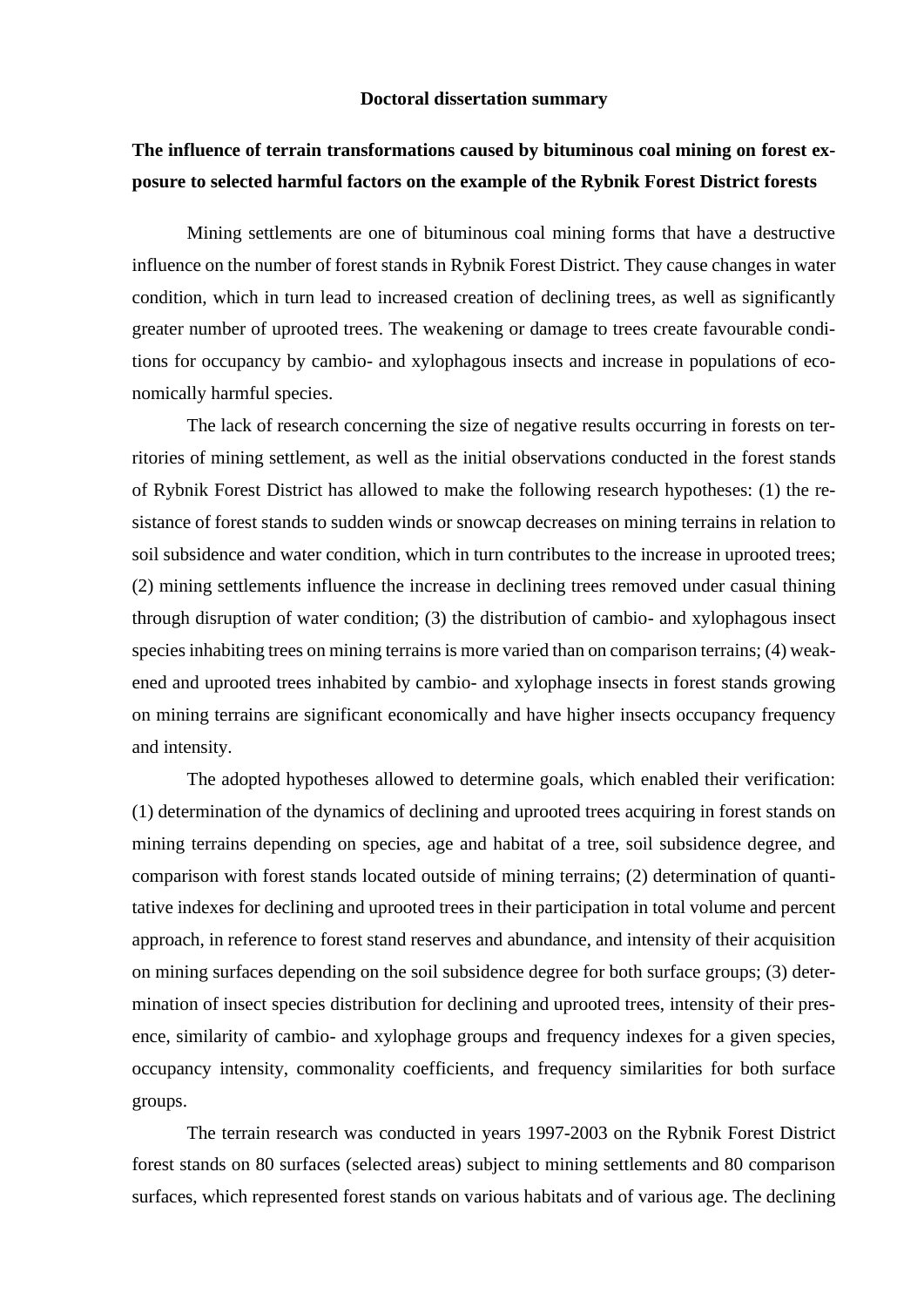and uprooted trees on research surfaces acquired under casual thinings were subjected to entomological analysis. Specific trees were qualified to one of the following groups: insects occupied with active feeding areas, occupied with feeding areas abandoned by insects, and without signs of occupying by cambio- and xylophagous insects.

The total volume of acquired declining and uprooted trees of specific tree species was matched separately for each surface while taking into account the species of a tree, forest stand age, habitat, and soil subsidence degree in case of mining surfaces. Then the reaction of trees to change of conditions related to soil subsidence on mining surfaces in reference to comparison surfaces by using appropriate indexes had been determined.

Declining and uprooted trees were subjected to entomological analysis of cambio- and xylophagous insect occurrence. The occupancy of trees by specific insect species was examined in three sections of tree: trunk, crown base (conifer trees) or in the middle of crown (deciduous trees), and branch in middle crown part. The frequency of specific insect species and occupancy density were determined in these sections.

The research has indicated that uprooted trees acquired on mining surfaces in years 1997-2003 constituted as 1.0% of forest stand reserve and  $2.10 \text{ m}^3/\text{ha}$  on surface unit while on comparison surfaces those values were 0.4% and 1.05  $\text{m}^3$ /ha respectively. The majority of uprooted trees on both surface groups was unoccupied and constituted as 69.9% the total volume of uprooted trees on mining surfaces while on comparison surfaces the value was 81.6%. The influence of forest stand age on annual average intensity of uprooted trees concerned mainly the oldest age classes, where the abundance of pines, birches, and beeches on mining surfaces were 0.2%, 0.9%, and 0.2% respectively and 0.06%, 0.07%, and 0.06% on comparison surfaces. The intensity of uprooted trees secretion on mining surfaces was significantly higher on fresh forest and fresh mixed coniferous forest at level of 2.8% and 0.4% abundance at 0.5% and 0.09% abundance on comparison surfaces. Trees uprooted were especially intensively present in  $1<sup>st</sup>$ ,  $5<sup>th</sup>$ , and  $4<sup>th</sup>$  degree of soil subsidence, where they achieved 0.9%, 0.9%, and 0.8% species abundance respectively. Thus, the hypothesis about the forest stands resistance to sudden winds or snowcap decreases in relation to soil subsidence and water condition on mining terrains, which in turn contributes to the increase in uprooted trees was confirmed.

It has been shown that uprooted trees on mining surfaces constituted as 3.0% of forest stand reserve and  $6.54 \text{ m}^3/\text{ha}$  on surface unit while on comparison surfaces those values were 0.6% and 1.50  $\text{m}^3$ /ha respectively. The majority of both surface groups were registered as unoccupied uprooted trees, which constituted as 39.2% the total volume of uprooted trees on mining surfaces while on comparison surfaces the value was 49.3%. The general annual average increase in uprooted trees secretion for main species – pine, spruce, and oak was significantly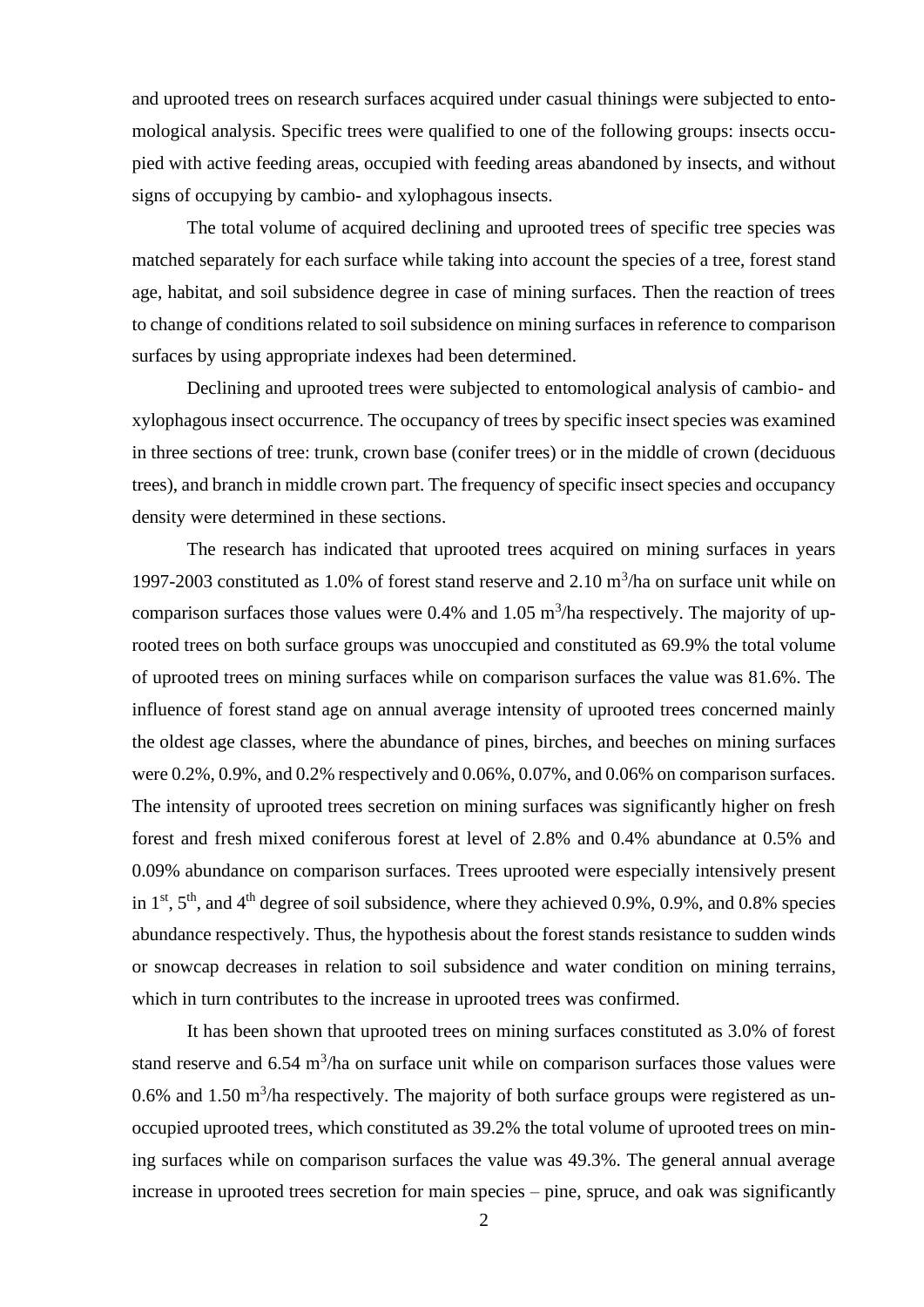greater on mining settlement surfaces, where it achieved 2.1%, 0.04%, and 0.8% abundance at 1.2%, 0.4%, and 0.3% abundance on comparison surfaces. In terms of age, the annual average increase in uprooted trees secretion mostly concerned the  $3<sup>rd</sup>$  class forest stand age, where on mining surfaces it achieved 8.5% for spruce, 1.8% for pine, and 0.6% for birch species abundance, while the same values were respectively 2.2% for spruce, 0.03% for pine, and 0.0% for birch on comparison surfaces. The uprooted trees secretion on mining surfaces was significantly higher on fresh forest and fresh mixed coniferous forest at level of 2.0% and 2.5% abundance at 0.1% and 0.5% abundance on comparison surfaces. Uprooted trees were especially intensively present in 9<sup>th</sup>, 11<sup>th</sup>, 6<sup>th</sup>, and 5<sup>th</sup> degree of soil subsidence, where they achieved 3.4%, 2.8%, 2.8%, and 2.4% species abundance respectively. Therefore, the hypothesis about mining settlements influencing the increase in declining trees removed under casual thining through disruption of water condition was confirmed.

It has been found that more numerous cambio- and xylophagous groups of insects occurred among declining and uprooted trees present on mining surfaces. 91 species were found on mining surfaces and 62 species on comparison ones. By average, over 15 species were present on mining surfaces, while on comparison surfaces there were over 5 species of insects. The number of mutual species amounted to over 2. When comparing species variation sizes for surface groups, the average similarity indexes J  $(0.1146)$ , J  $(0.0889)$ , and Ku  $(22,4305)$  for species and frequency indicated that statistically there were few species similar to each other. The indexes also certify about decreased number of species on comparison surfaces and that mining and comparison surfaces belonged to different environments in terms of entomology. Only 5 pairs of examined surfaces had Ku index of >60.0%, which confirms that those pairs belonged to the same community. As a result, the hypothesis about the distribution of cambioand xylophagous insect species occupying trees on mining terrains is more varied than distribution on comparison terrains was confirmed.

Cambio- and xylophagous insect species groups were distinguished on spruce, pine, birch, oak, and beech trees as a characteristic for main forest tree species. The lead representatives of economically important insect groups present on main forest tree species on mining surfaces found more favourable conditions to accommodate and multiply their population. The following species achieved a higher accommodation frequency and intensity on spruce trees from mining surfaces than on comparison surfaces: *Ips typographus*, *Ips amitinus*, *Ips duplicatus*, and *Trypodendron lineatum.* The following species achieved a higher accommodation frequency and intensity on pine trees from mining surfaces when compared to comparison surfaces: *Ips acuminatus*, *Tomicus minor*, *Tomicus piniperda*, *Pityogenes bidentatus*, *Pissodes pini*, *Pissodes piniphilus*, and *Pityogenes quadridens.* A higher accommodation frequency and